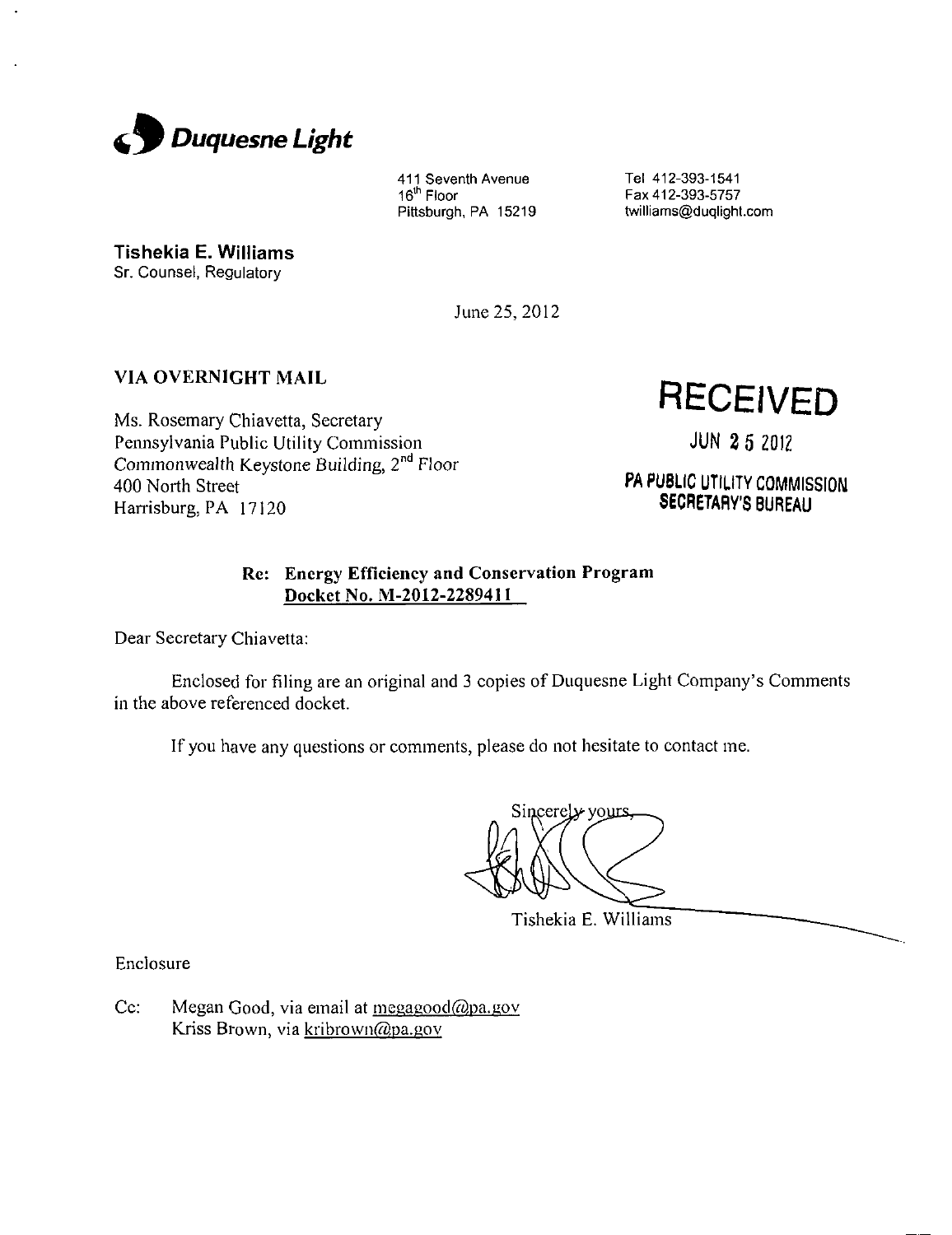

**JUN 2 5 2012** 

BEFORE THE **PAPUBLIC UTILITY COMMISSION**<br>UBLIC UTILITY COMMISSION **SECRETADVA PUBLIC** PENSYLVANIA PUBLIC UTILITY COMMISSION<sup>777</sup> SECRETARY'S BUREAU

**Energy Efficiency and Conservation** 

**Program Docket No. M-2012-2289411** 

# **Comments of Duquesne Light Company on the Commission's Energy Efficiency & Conservation Plan Tentative Implementation Order**

 $\ddot{\cdot}$ 

 $\ddot{\cdot}$ 

**On March 1, 2012, the Pennsylvania Public Utility Commission ("Commission") issued a Secretarial Letter to begin the process of evaluating EDC Energy Efficiency and Conservation ("EE&C") Phase I programs and transitioning to Phase II. In the Secretarial Letter, the Commission sought comments on the planning timeline, inclusion of Demand Response ("DR") requirements, and the alignment of funding and target requirements, among other things. On March 16, 2012, the Commission held a stakeholder meeting to gather input on issues addressed in the Secretarial Letter. On May 10, 2012, the Commission issued its Tentative Implementation Order ("Order") at dockets number M-2012-2289411 and M-2012-2069887. Pursuant to the May 10, 2012 Order, Duquesne Light Company ("Duquesne" or "Company") hereby submits its comments regarding the EE&C Phase II implementation.** 

#### **Background**

Duquesne Light is a public utility and an electric distribution company ("EDC") as defined in Sections 102 and 2803 ofthe Pennsylvania Public Utility Code, 66 Pa. C.S. §§ 102, 2803. Duquesne Light furnishes electric distribution services to approximately 579,000 customers throughout its certificated service territory, which includes the City of Pittsburgh and portions of Allegheny and Beaver Counties, Pennsylvania.

Act 129 of 2008 ("Act 129" or the "Act") became effective on November 14, 2008. Among other things, Act 129 requires electric distribution companies ("EDC") with at least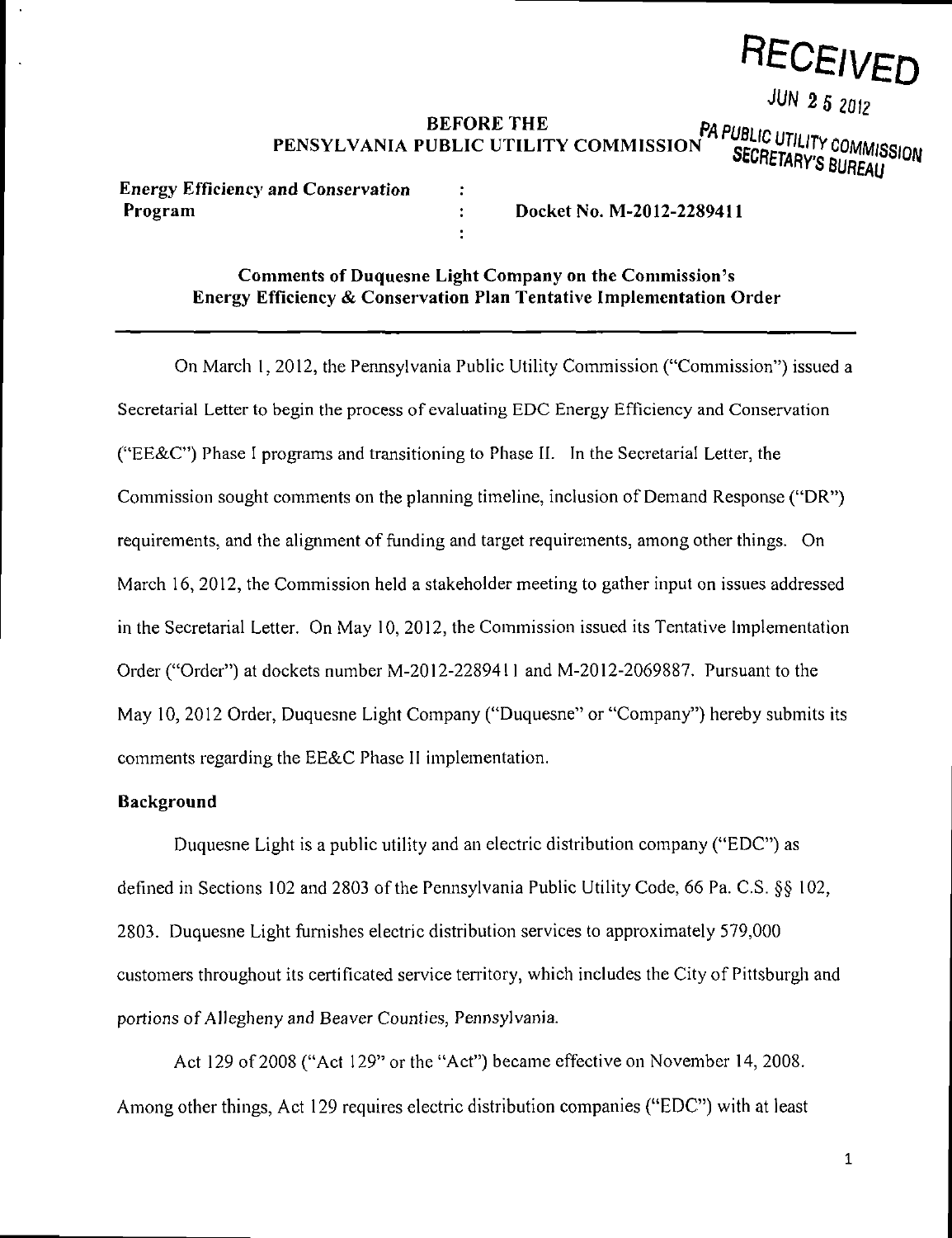100,000 customers to develop and adopt an EE&C plan to reduce retail customer energy consumption. Specifically, Act 129 requires EDCs to achieve consumption reductions of at least one percent (1%) by May 31, 2011, and at least three percent (3%) by May 31, 2013. Additionally, EDCs are required to achieve a four and one-half (4.5%) percent peak demand reduction of the one hundred (100) highest hours by May 31, 2013. The Commission is required to evaluate the cost and benefits of the EE&C plans by November 30, 2013. If the benefits of the EE&C plans exceed the costs, the Commission must establish additional incremental consumption and peak demand reduction requirements.

On June 30, 2009, Duquesne filed its EE&C plan with the Commission pursuant to Act 129 and related Commission orders. Duquesne's EE&C plan was approved by the Commission on October 27, 2009, with certain modifications. The EE&C plan was further revised by Petition of Duquesne Light Company for Approval of its Energy Efficiency and Conservation Plan, Docket No. M-2009-2093217 (Order entered January 28, 2011).

Duquesne's EE&C plan includes a broad portfolio of programs targeted at each customer segment and is designed to achieve the consumption and demand reduction requirements established by the Act. Indeed, Duquesne Light has made significant strides toward achieving its Act 129 goals with programs that are cost effective and achieve significant verified savings with high customer satisfaction. Duquesne Light has and continues to be an active supporter of the Commission's implementation of Act 129 EE&C programs and appreciates the opportunity to provide meaningful comments on Phase II implementation. Duquesne Light has considered each issue raised in the Order and offers comments on select issues discussed below. Although each issue will not be addressed substantively in these comments, the comments are arranged consistent with the Order.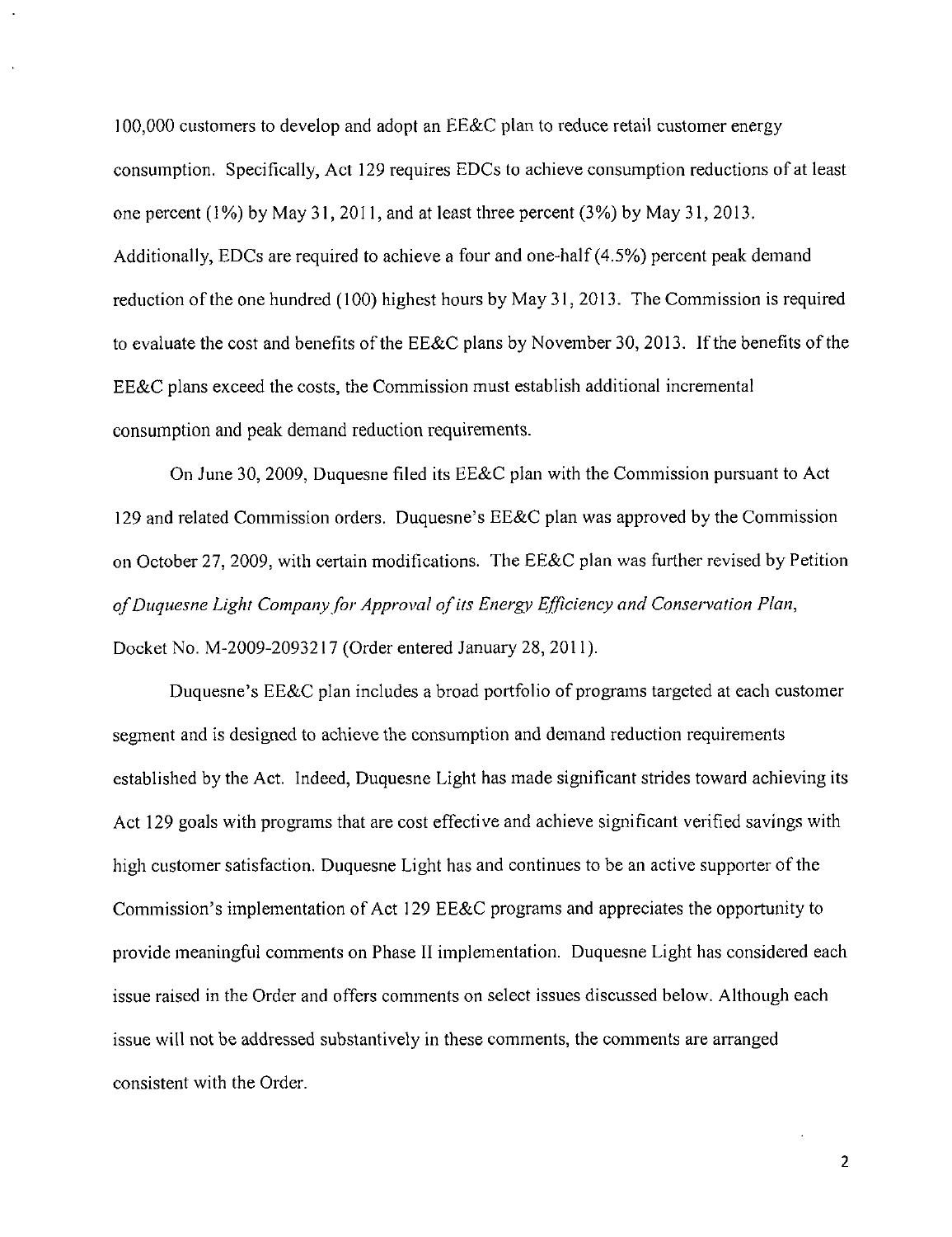# **A. Evaluation of EE&C programs and Additional Targets**

# **1. Evaluation of EE&C program**

Duquesne Light agrees that EDCs have the potential to achieve additional cost-effective savings with a budget set of 2% of the EDC 2006 annual revenues, excluding EDC payments to the Statewide Evaluator ("SWE"). The Electric Energy Efficiency Potential for Pennsylvania Report completed by the State-wide Evaluator ("SWE") indicated that EDCs have the opportunity to achieve additional cost effective consumption reduction savings within the EE&C program budget set at 2% of the EDCs 2006 annual revenues. However, as discussed below, Duquesne Light notes that it will be increasingly more challenging to meet the Phase II consumption reduction targets within the allotted funding constraints.

# **2. Proposed Additional Incremental Reductions**

## a. Length of program

Duquesne Light does not oppose the Commission's proposed three year timeframe for Phase II programs but continues to believe that a four year program is preferable. First, a four year program is consistent with the duration of the EDCs' Phase One EE&C Plans. Second, a four year program provides sufficient time for EDCs to respond to the evolving energy efficiency market place. Specifically, EDCs must continuously evaluate and update EE&C Plan forecasts, react to consumer responses to offered energy efficiency measures, and adapt to changing Federal legislation and regulations impacting minimum efficiency standards. The need for the EDCs to react to these changes must be done within in the approved budgets for the Commission-approved EE&C Plans and to ensure compliance with reduction targets approved by the Commission. EE&C programs that are shorter than four years will inhibit the EDCs' ability to respond to the changing energy efficiency market place. Third, a shorter EE&C Plan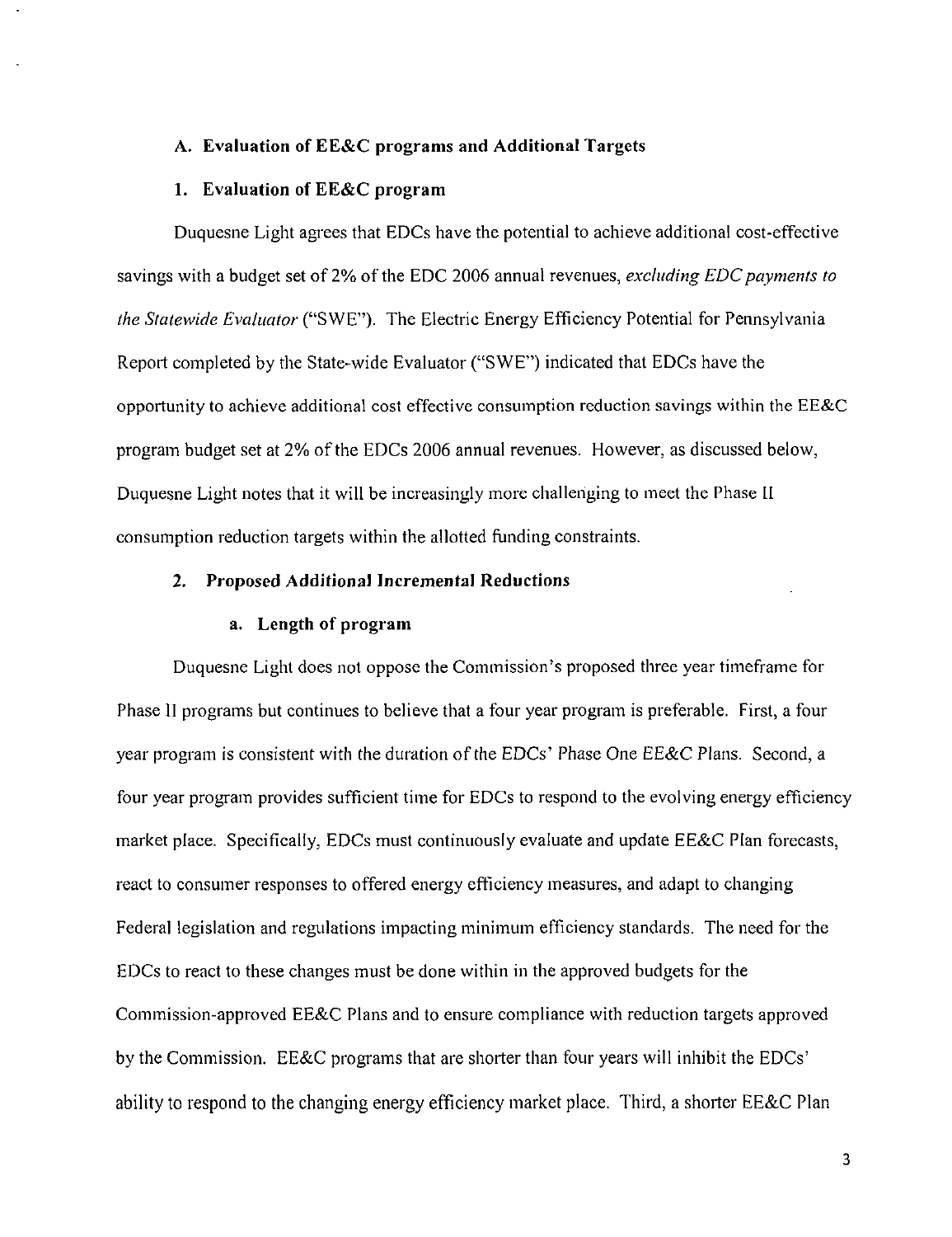period could limit an EDC's ability to modify, if necessary, its plan once approved by the Commission in time to produce meaningful effects on required reductions.<sup>1</sup>

#### b. Baseline for targets

Duquesne Light supports the use of the 2009-2010 energy year forecast as the baseline for measuring incremental savings for the Phase II period.

#### c. Reduction Targets

- While the proposed reduction targets are aggressive, Duquesne Light anticipates that it will be able to achieve the proposed targets. Accordingly, Duquesne Light does not oppose the targets proposed in the Order subject to the concerns otherwise addressed in these comments.

## d. Aligning Targets and Funding

As stated in our comments to the Secretarial Letter of March 1, 2012, Duquesne Light supports the use of individual EDC reduction targets to be consistent with the amount of funding available under each EDC's 2% revenue cap. Duquesne Light notes that Phase II presents novel challenges for EDCs in achieving consumption reduction targets. Like many EDCs, Duquesne Light has already achieved the consumption savings available from "low hanging fruit" such CFL lighting. Moreover, changes in federal law may require EDCs to expend greater resources to achieve savings. While Duquesne Light believes that it will be able to achieve the proposed targets with the funding available, it should be noted that the savings cost per kilowatt hour will likely increase substantially.

<sup>1</sup> At present the Commission requires EDCs to seek prior Commission approval to Implement all changes to its EE&C Plan. The timing to receive Commission approval is contingent upon that nature of the proposed modifications and stakeholder response to the proposed changes. A shorter EE&C Plan could impair an EDCs ability to modify its EE&c Plan and to implement these changes.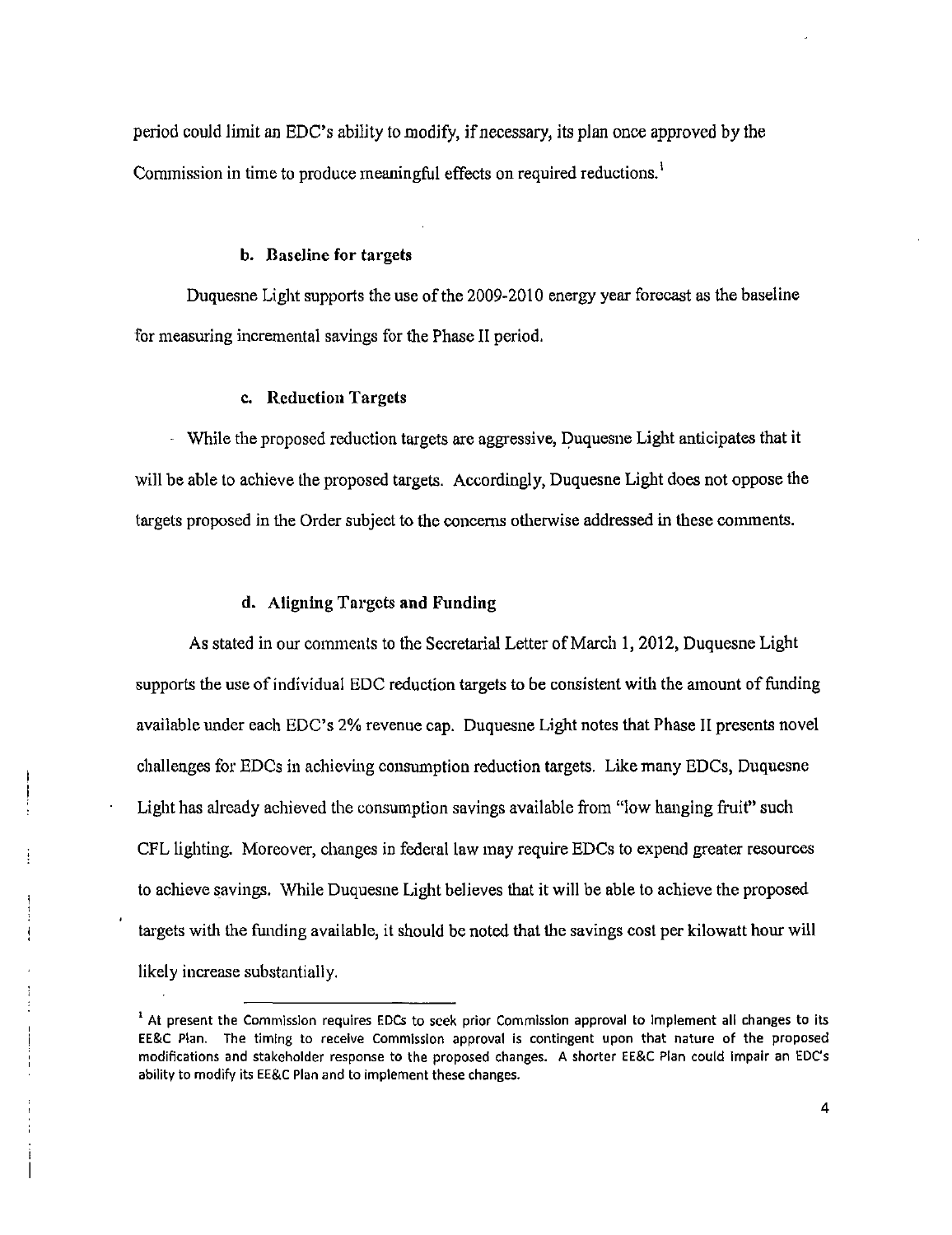#### **3. Peak Demand Reduction**

#### **a. Exclusion of Peak Demand Reduction Obligations**

Duquesne Light agrees with the Commission's proposal to exclude of DR programs in EDC Phase II EE&C Plans. DR programs are more appropriately left to the competitive, market-based DR programs operated by PJM. Duquesne Light believes that EDC DR programs are duplicative with competitive market products, such as PJM's DR programs provided by curtailment service providers.

By November 30,2013, the Commission is required to evaluate the total cost of EDC EE&C plans as compared to the total energy and capacity costs savings to retail customers, or other costs as determined by the Commission. If the costs of EDC EE&C plans exceed retail savings to the customers, the Commission must establish additional incremental requirements for reduction in peak demand for the 100 hours of greatest demand, or an alternative approach. The Commission correctly notes that EDC DR programs have not proven to be cost effective at this time. Accordingly, Duquesne Light agrees that it would be premature to impose additional demand response requirements on EDCs at this time. The Commission further notes that if demand response programs are proven to be cost effective, it will implement additional demand response programs in Phase III.

#### b. Interim Demand Response Program

Duquesne Light supports the Commission's decision to exclude an interim DR requirement in the absence of evidence that the Phase I programs have been cost-effective. This approach is consistent with the requirements of Act 129 and is a reasonable and prudent approach.

c. Amending the Top 100 Hour Methodology

 $\frac{1}{2}$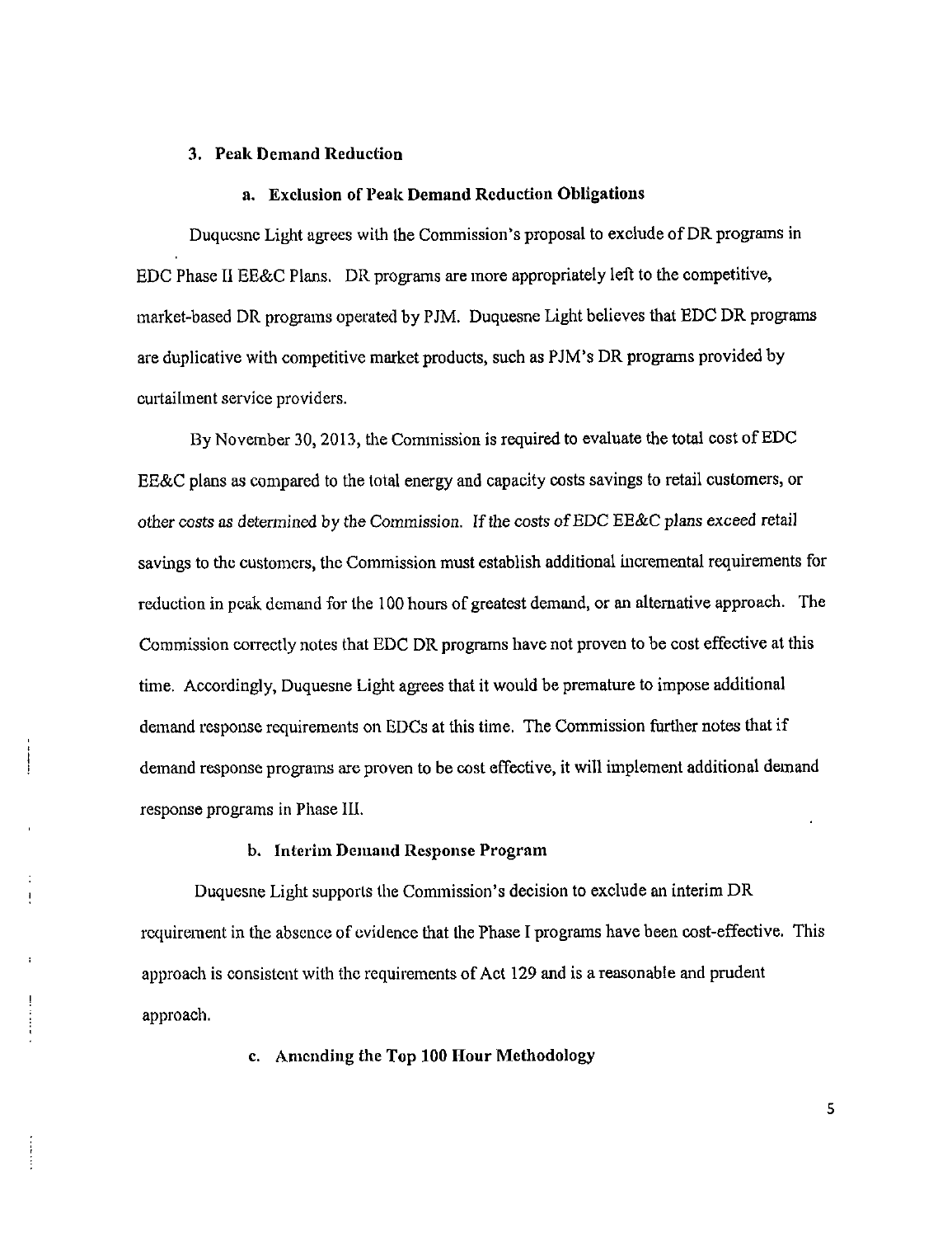if the Commission determines to set peak demand reduction targets, Duquesne Light recommends that the Commission eliminate the "100 hours of highest demand" requirement in place for EDC's current EE&C Plans and identify "an alternative reduction" as permitted by Act 129. 66 Pa. C.S. § 2806.1(d)(1).

#### 4. Carve outs

## a. Government/Education/ Nonprofit Carve outs

Duquesne Light supports the existing 10% carve-out for the government, educational and non-profit sector and believes that it should remain in place. Section  $2806.1(b)(1)(i)(B)$  of Act 129 provides that, "[a] minimum of 10% of the required reductions in consumption.. .be obtained from units of the Federal, State and local government, including municipalities, school districts, institutions of higher education and nonprofit entities." 66 Pa. C.S. 2806.1(b)(1)(i)(B). The existing 10% carve-out for the government, educational and non-profit sector is consistent with the statutory requirement. Moreover, Duquesne Light's programs for this sector are working well for Duquesne Light and its customers. Duquesne Light has designed programs to help these market segments, and these programs have had high levels of participation. In addition, the Company has created a private-public partnership where all levels of government have participated. These programs have worked very well for our customers in our service territory.

#### b. Multi-Family Housing

ŧ

Duquesne supports the inclusion of EE&C measures for multifamily housing. The public agency partnership model that has been successful in the government sector has also had successes in the multifamily housing arena. Multifamily housing is a critical sector for addressing energy efficiency. The opportunities and challenges unique'to the multifamily sector can be met with well-designed and well-coordinated programs. Included in Duquesne Light's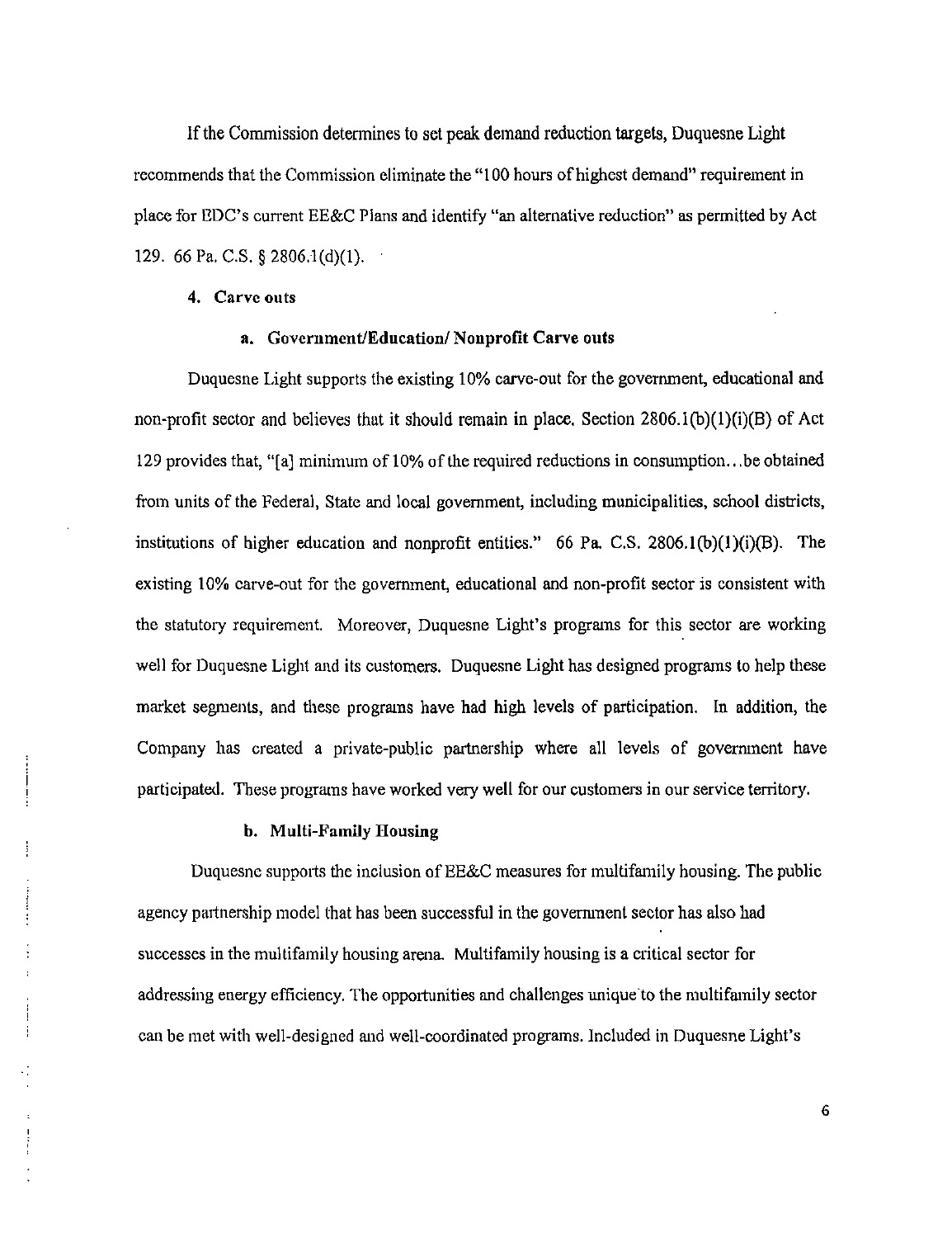filed EE&C Plan is the multifamily market manager approach under the public agency partnerships and the low income energy efficiency program. Duquesne Light is partnering with public agencies and integrating the funding sources to reach market segment,

## c. On-bill financing

Duquesne Light does not support mandated EDCs on-bill financing programs. These services should be left to companies that offer financing as part of their core business as these companies have the required infrastructure and expertise to provide these services. Implementing EDC on-bill financing would require EDCs to incur additional expenditures to implement and manage on-bill financing, especially given the complex credit, accounting, regulatory (utility and financial) issues involved. EDC on-bill financing could result in the EDC and its ratepayers becoming the lender and assuming the risks and responsibilities associated with this role.

Moreover, there are numerous entities that presently offer these services including, sustainable energy funds, Energy Services Companies, Keystone HELP, and banks. EDC EE&C Programs have been designed to encourage customer participation. Currently, EDCs encourage customer participation via rebates and potential savings to be achieved. To achieve this, EDCs have attempted to minimize both the cost and the complexity for customers. Requiring EDCs to offer on-bill financing would increase both the cost and the complexity of the EE&C Program. For these reasons, Duquesne Light does not support EDC on-bill financing.

However, Duquesne Light welcomes the opportunity to participate in a working group to evaluate on-bill financing issues.

5. Low Income Measures

ŧ

a. Prescription of a Low Income Carve out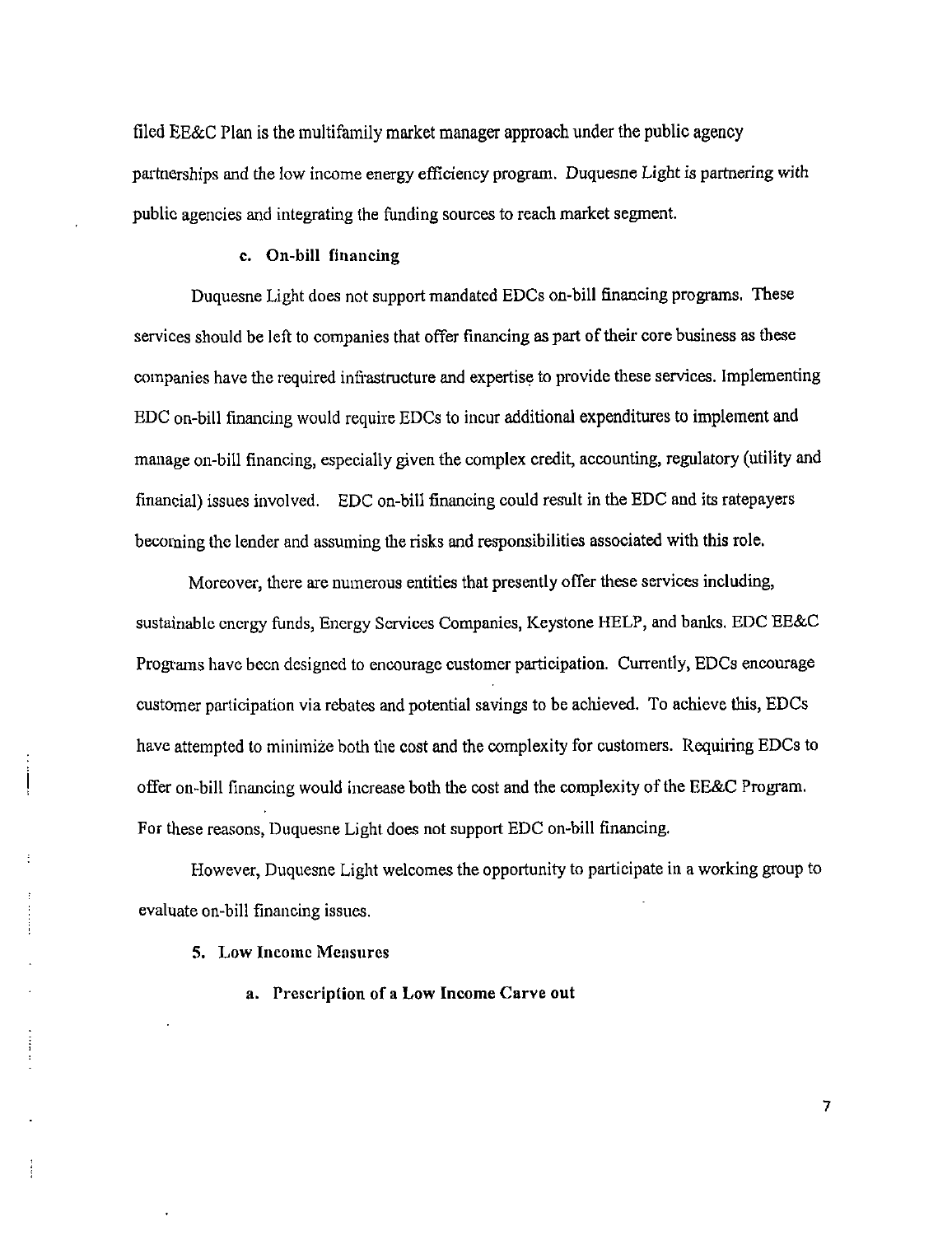Duquesne Light does not support a requirement to obtain a minimum of four-and-a-half  $(4.5%)$  of the Phase II consumption in addition to the requirement to provide a proportionate number of measures for the low income sector. Duquesne Light and other EDCs dedicate a substantial amount of resources to low income energy efficiency measures. It is not apparent that this additional mandate adds enough value to justify additional cost.

#### b. 250% of the Federal Poverty Level Income Guideline

Duquesne Light supports the Commission's proposal to allow EDCs the flexibility to voluntarily expand the low-income programs to include households up to 250% Federal Poverty Income Guidelines and that it continues to be based upon a "proportion of measures available."

#### 6. Accumulated Savings

Duquesne Light agrees that EDCs should be permitted to carry accumulated savings in excess of reduction requirements forward to the next phase. Allowing EDCs to carry excess reduction forward has two major benefits: 1) it prevents programs from going dark, and 2) reduces the administrative burden of multiple ramp ups. Moreover, consistent with the objectives of Act 129, namely achieving consumption and demand reductions that exceed retail savings to the customers, Duquesne Light endeavors to achieve its targets in a cost effective manner. Accordingly, when EDCs are able achieve consumption reduction targets below budget, retail customer should be permitted to receive those savings. Duquesne Light understands that the program budget is set for the entire Phase and therefore, EDCs are not required to spend their annual program budget to the extent that they have achieved their targets.

#### B. Plan Approval Process

1. Phase II EE& C Plan approval process.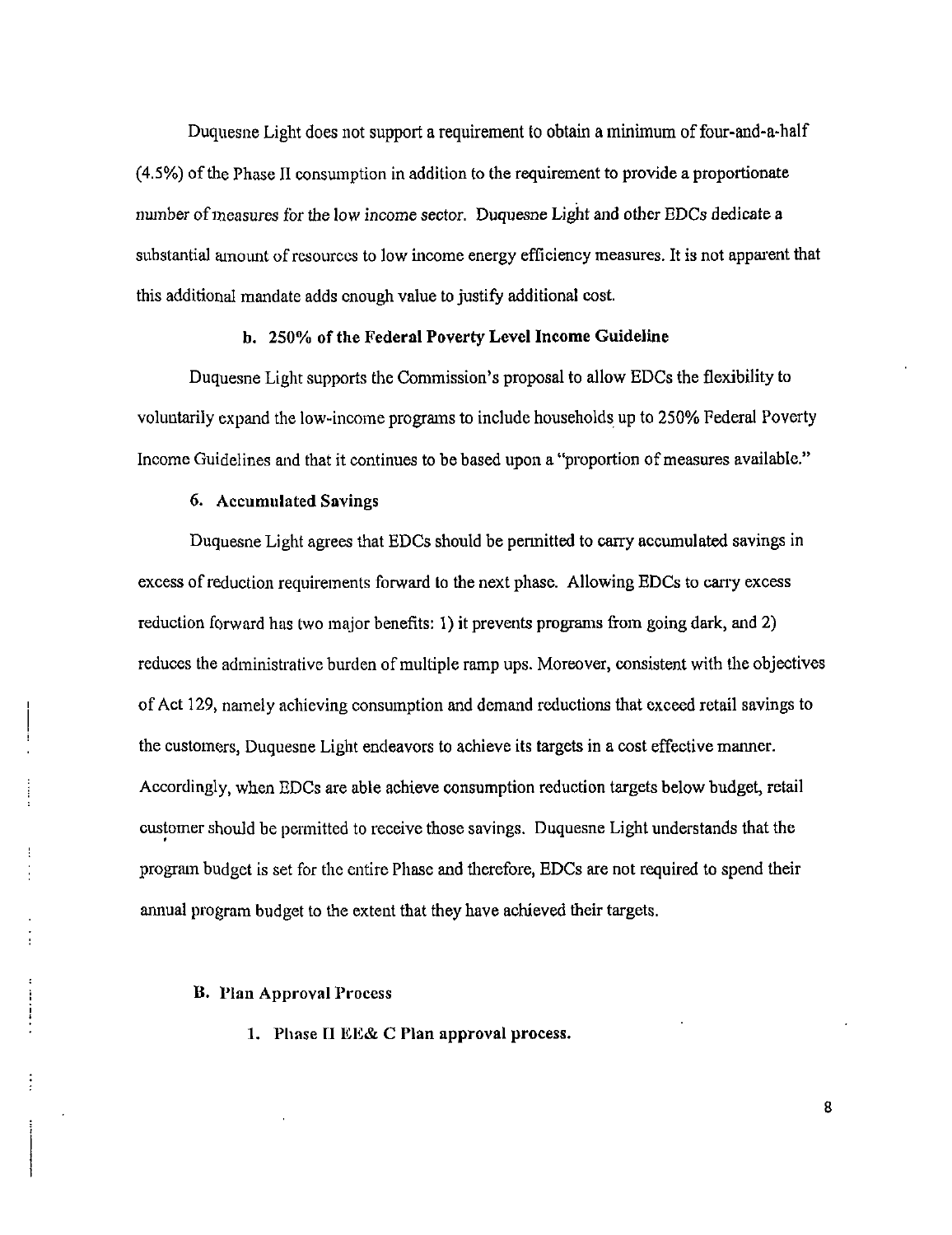The procedure for EE&C plan approval is critically important. The Commission's plan approval process must balance stakeholder's right to due process with EDC's need for an expeditious review that minimizes administrative burden, cost and provides flexibility in meeting EE&C targets. To that end, Duquesne Light agrees that public input hearings are not necessary for Phase II as stakeholders have ample opportunity to be heard in this process.

In addition to having the ability to comment and make suggestions regarding EDC EE&C plans through the regulatory approval process, Duquesne Light also holds stakeholders meetings each year whereby participants can listen to updates on goals as well as ask questions and provide input to new initiatives that are under consideration.

# 2. Phase II Timeline

Duquesne Light offers no comments regarding the proposed timeline.

#### 3. Additional Phase II Orders

**Duquesne Light offers no comments regarding this section.** 

#### **C. Plan Effectiveness and Evaluation Process**

#### 1. Statewide Evaluator

Duquesne Light supports the use of a competitive bid process for the selection of a statewide evaluator for Phase II and agrees that funding for the SWE should be prorated among the EDCs and handled in the same manner as Phase I.

# **2. Technical Reference Manual**

# **a. Updating Frequency**

The Technical Reference Manual (TRM) is critical to each EDC EE&C Plan accordingly periodic updates are necessary. The process for updating the TRM employed in Phase I provided appropriate flexibility and opportunities for EDC input. Duquesne Light supports continued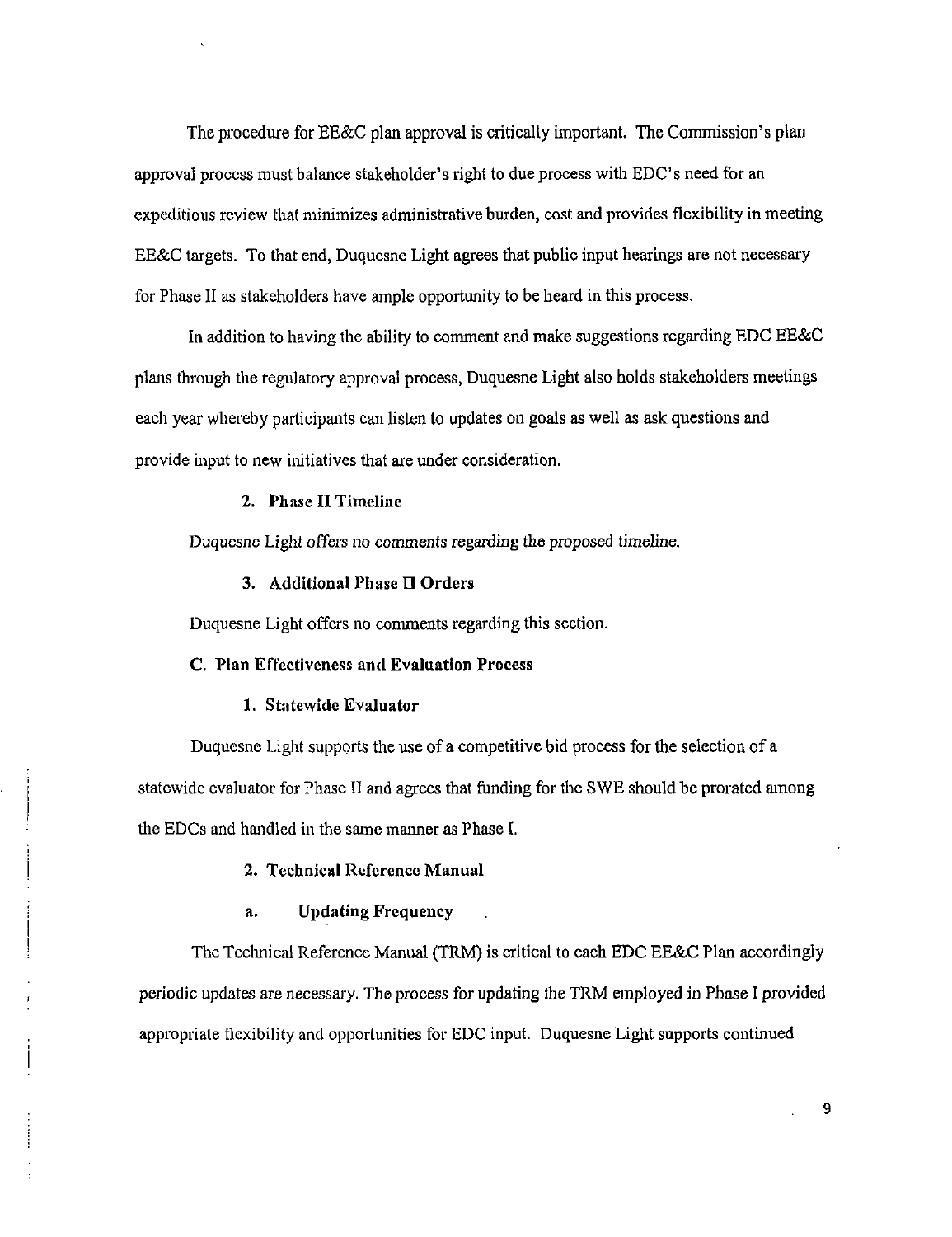flexibility and opportunities for EDC input in Phase II. It is important to note, however, that updates to the TRM have altered, and in many cases reduced, the consumption savings that may be counted by an EDC. Accordingly, changes to the TRM impact a EDCs ability to meet its consumption reduction targets. While periodic changes are necessary, implementing changes mid-way through Phases raises issues of fairness, particularly when using shorter Phases. Changes to the TRM should continue to be prospective only, and should not include major mid to late- plan revisions when EDCs have limited time to adjust its plan accordingly. EDCs cannot be reasonably expected to hit a "moving target."

b. 2013 TRM Update Timeline

Duquesne Light offers no additional comments to this section.

c. Aligning the TRM Update with the Implementation Timeline

Duquesne Light offers no additional comments regarding this issue.

# 3, Annual and Quarterly Reporting

Duquesne Light supports the proposed the annual and quarterly reporting requirements outlined in the Order.

D. Cost-Benefit Analysis

1. TRC Test

To the extent necessary, Duquesne Light will separately provide any comments on this issue as required by the Commission's May 24, 2012 Order.

## 2. Net to Gross Adjustment

Duquesne Light supports the Commission's proposal to use the Net to Gross (NTG) adjustments for program design and implementation, but not for compliance purposes.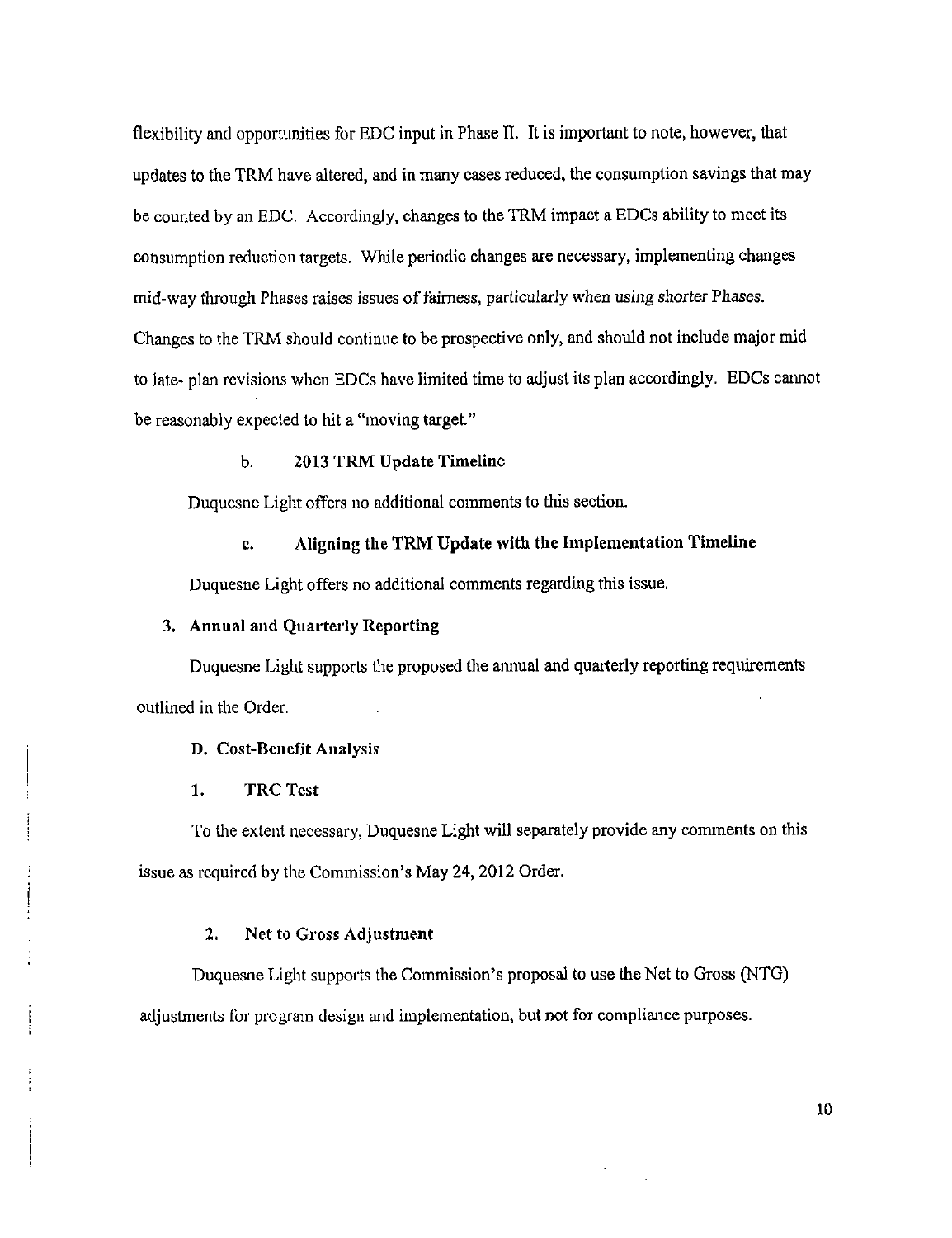# E. Analyzing the Program and EDC specific plans

Duquesne Light has no comments on this issue.

## F. Standard to ensure measures Applied Equitably

Duquesne Light offers no comments on this issue.

# G. Process to Recommend Additional Measures

Duquesne Light supports a 15 day automatic approval process for minor changes proposed by the EDC. Again, EDCs ability to react to changing markets and conditions is critical. Duquesne Light believes that permitting minor changes to become effective if no objection is filed within 15 days gives parties an adequate opportunity to be heard, while allowing EDC the flexibility to meet its targets.

## H. Competitive Bidding and approved contracts with CSPs

Duquesne Light respectfully disagrees with the Commission's proposal requiring that the EDC again competitively bid all CSP contracts for Phase II regardless of whether the EDC has an existing contract in a program that is to continue in Phase II. EDCs should be required to hold a competitive bid process when programs and services will be implemented that are new to the EDC's EE&C plan (i.e., any service or program that was not implemented in Phase I) or when existing CSP managed programs or services have material changes to the service being provided or the program being managed.

The process for conducting a Request for Proposal ("RFP") is costly and potentially burdensome. Indeed, existing CSPs have established relationships which lessen the required "ramp up," and their associated cost. Again, EDCs should be permitted the flexibility required to implement prudent, cost-effective EE&C plans so long as those plans are consistent with Act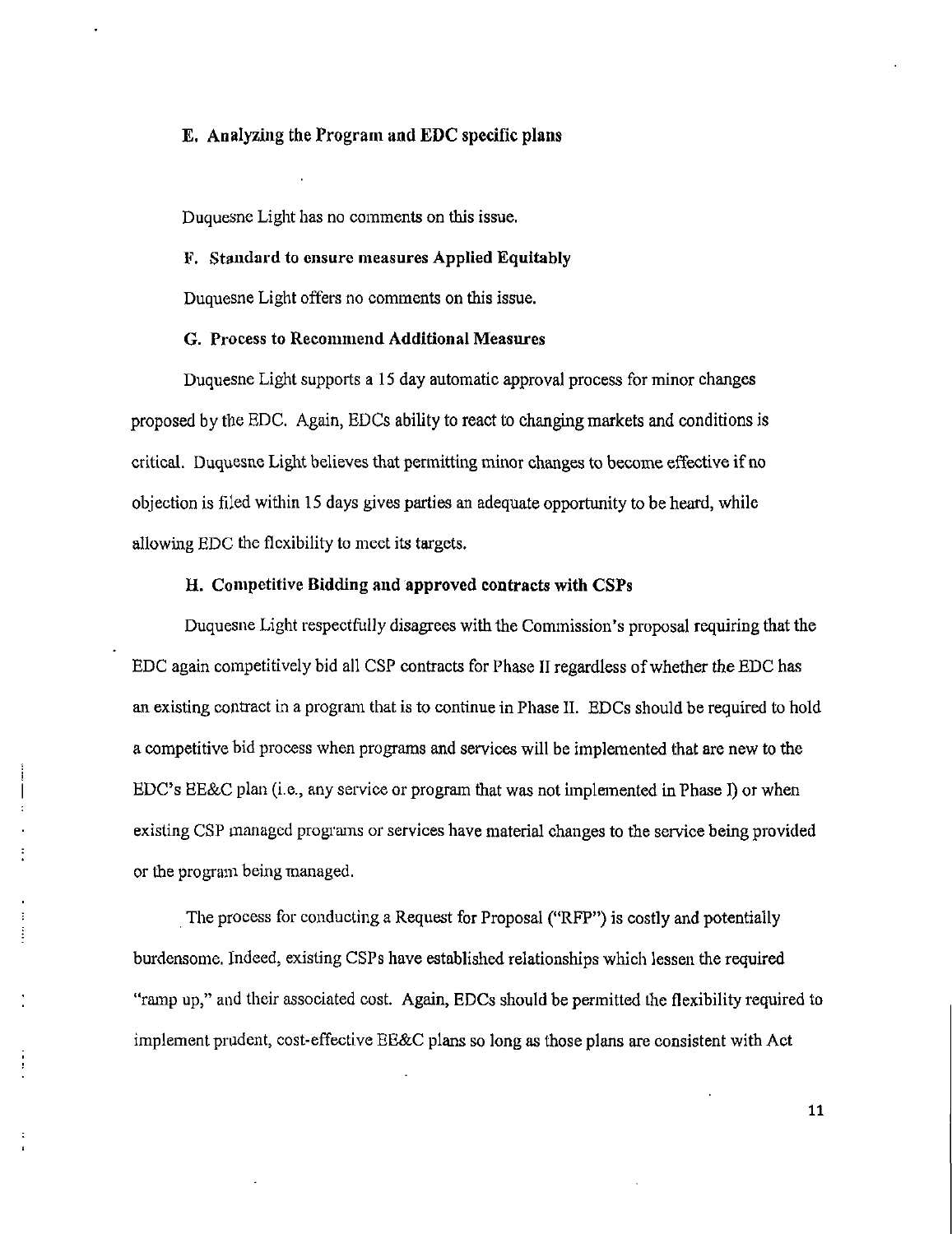129. Duquesne Light believes that to the extent that a CSP was initially chosen through a competitive procurement process, the CSP contract is consistent with Act 129,

#### I. Ensuring Compliance with Consumption Reduction Targets.

Duquesne Light offers no comments on this issue.

#### J. Participation of Conservation Providers

Duquesne Light offers no comments on this issue.

## K. EDC Cost Recovery

1. Determination of allowable cost.

a. Phase II allowable cost.

Duquesne Light offers no comments on this issue.

#### b. Application of excess budget

Duquesne Light supports the Commission's proposal to allow EDCs the full use of their Phase II budgets even if Phase I consumption reduction targets have been exceeded and carried forward to Phase H. At the conclusion of each Phase, any excess budget should be reconciled to the appropriate rate class.

# 2. Allocation of Cost to Customers

## a. Bidding Energy Efficiency Resources into the PJM Market

At this time, Duquesne Light does not support a mandate requiring EDCs to bid qualified energy efficiency resources into the PJM capacity markets.

### b. Other Allocation of Cost Issues

Duquesne Light offers no comments on these issues.

## 3. Cost Recovery

The Commission sought comments on adjustments to currently authorized Phase I cost recovery and reconciliation mechanisms for Phase II EE&C Plans. The Commission now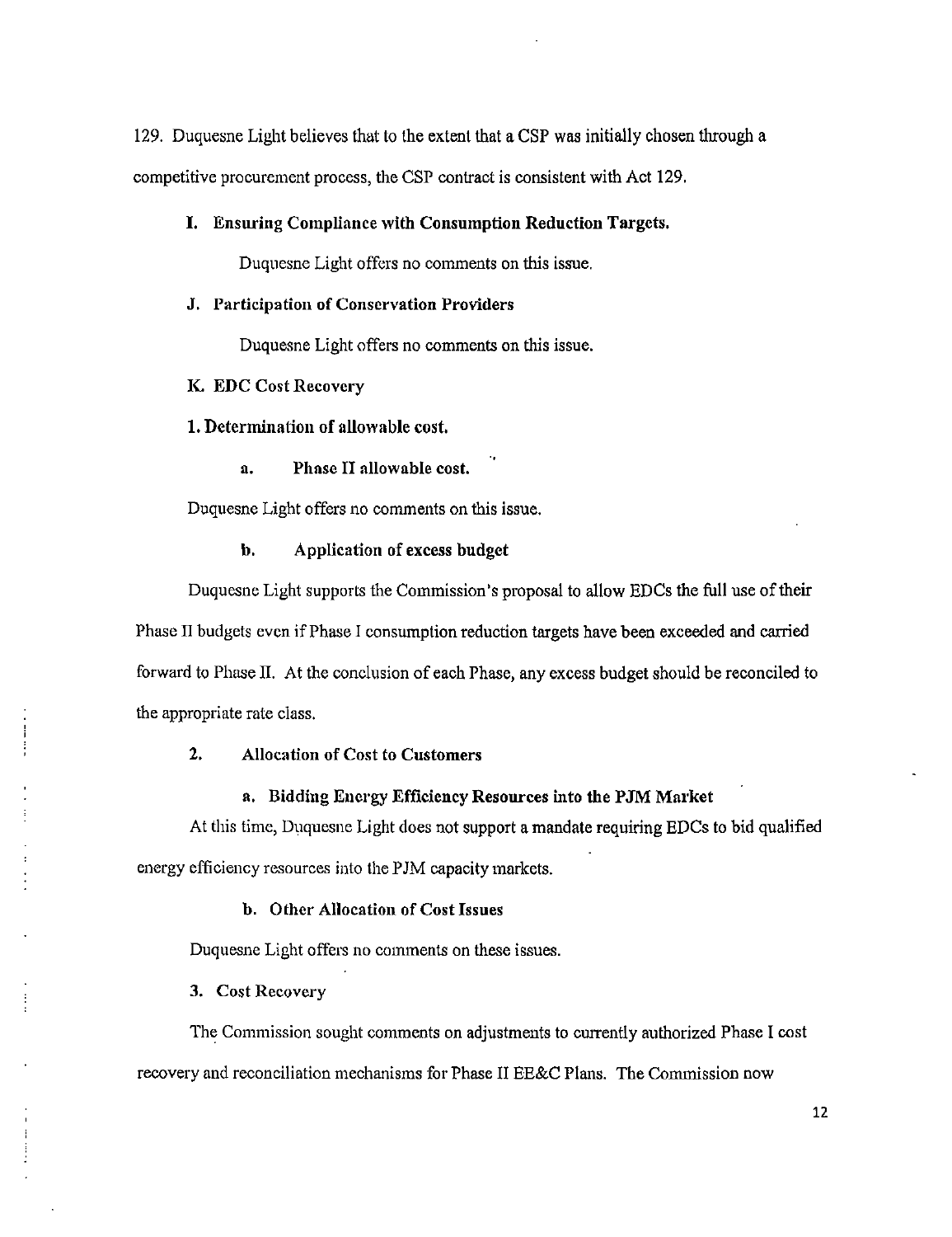\* recommends a standardized reconciliation process and the inclusion of interest on over- or under-recoveries at the legal rate of interest of 6%. Additionally, the Commission recommends that the surcharge should be based on projected program costs rather than authorized program budget amounts and that for reconciliation, actual expenses incurred should be reconciled to actual revenues received. Finally, the Commission proposes EE&C cost recovery rates for Phase II should be adjusted June 1 of each year, to reflect reconciliation of expense and revenue for the twelve-month reconciliation period ended May 31 of that year, with the EDC filing the annual rate adjustment and a separate annual reconciliation statement ten days prior to a June 1 effective date (i.e. May 22 filing). (Order pages 67-71).

Rather than standardizing the entire cost recovery mechanism for all EDCs, the Commission should continue to allow EDCs flexibility to design their programs in a manner that fits the EDC and customer needs. Current cost recover mechanisms were designed with input from customers during the Phase 1 proceedings. The Commission approved the existing cost recovery mechanism which was further refined to accommodate additional customer preference after its initial effective date. Duquesne Light has not received complaints regarding its current tariff mechanism since its initial effective date whether to the amount of the charge, the reconciliation process or the allocation of costs to the customer class.

The Company does not object to inclusion of interest on over- or under-recoveries at the legal rate of interest of 6%, reconciliation on actual expenses incurred versus actual revenues received, and a reconciliation of expense and revenue for the twelve-month reconciliation period ended May 31 of each year.

The Company agrees with developing a surcharge based on projected costs as opposed to authorized budgets as this will mitigate reconcihation differences and more accurately charge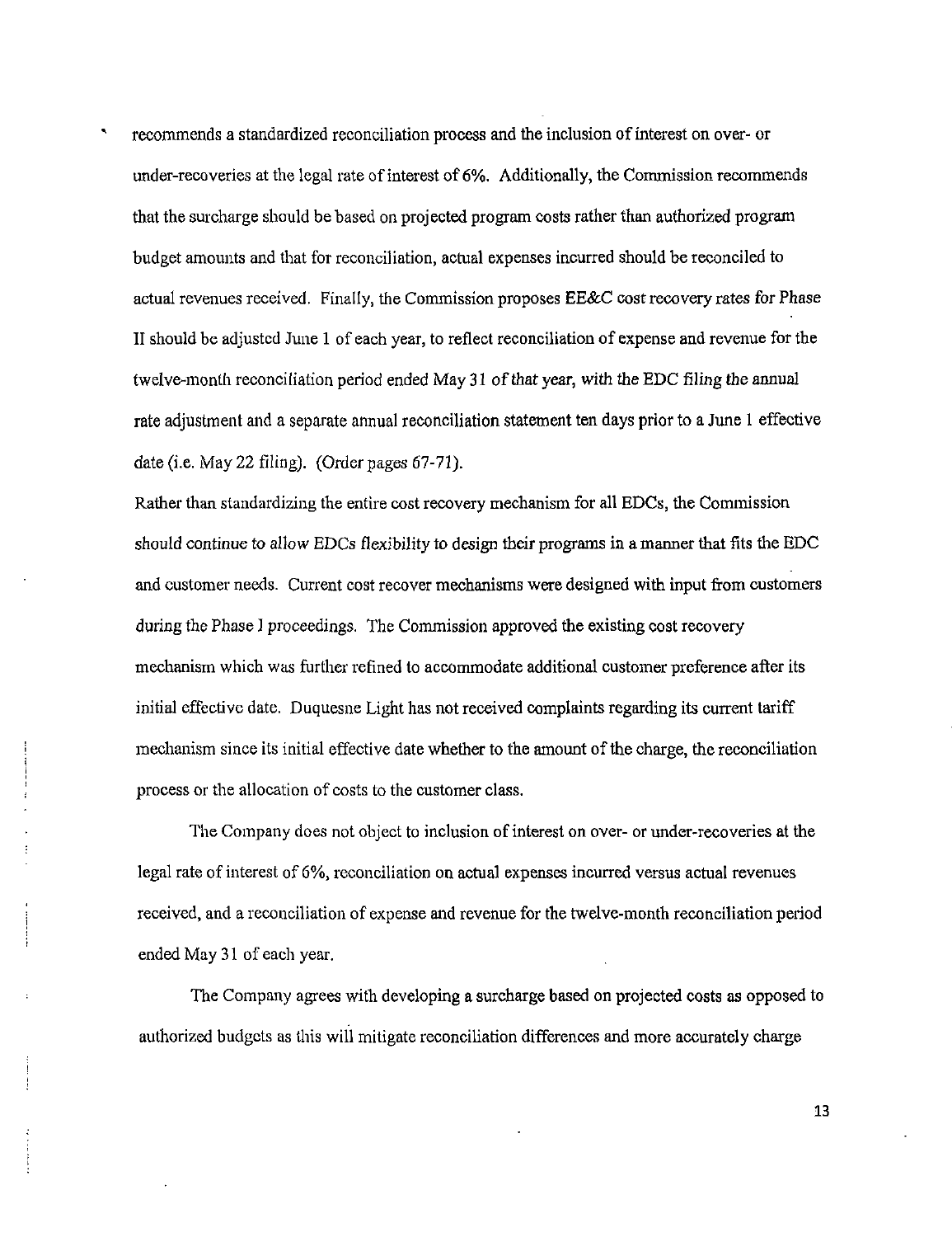customers for expected program costs. However, the EDC must have the flexibility in developing customer group projected costs relative to the assumed costs used to develop the authorized budget. For example, the authorized budget will include an initial estimate of projected costs for residential customer group. Assume the EDC changes the residential programs for the upcoming planning year resulting in a decrease to the projected costs for the residential customer group. The EDC should have the flexibility to develop the residential customer group surcharge without additional Commission approval,

Regarding a June 1 effective date for annual surcharges, the Company recommends the Commission implement a September I effective date in a standardized reconciliation process. EDCs will not close their accounting records for the month of May until early June. Reconciliations submitted in a May 22 filing will include estimates for the month of May. EDCs and customers could be implementing programs and products in May effective June 1 when the PJM planning period begins which could exaggerate over- or under-recoveries for the month of May. The effective date of the non-bypassable EE&C surcharge has no effect on other rates (e.g. default service, transmission). Extending the effective date to September 1 with a July 1 filing date, or an August 22 filing date, will ensure actual expense and actual revenues collected for the full 12 month period ending May of each year are included in the surcharge. Additionally, many EDCs have rates that change June 1 for default service and for transmission, as well as other surcharges. Creating another rate change effective June 1 could create customer confusion.